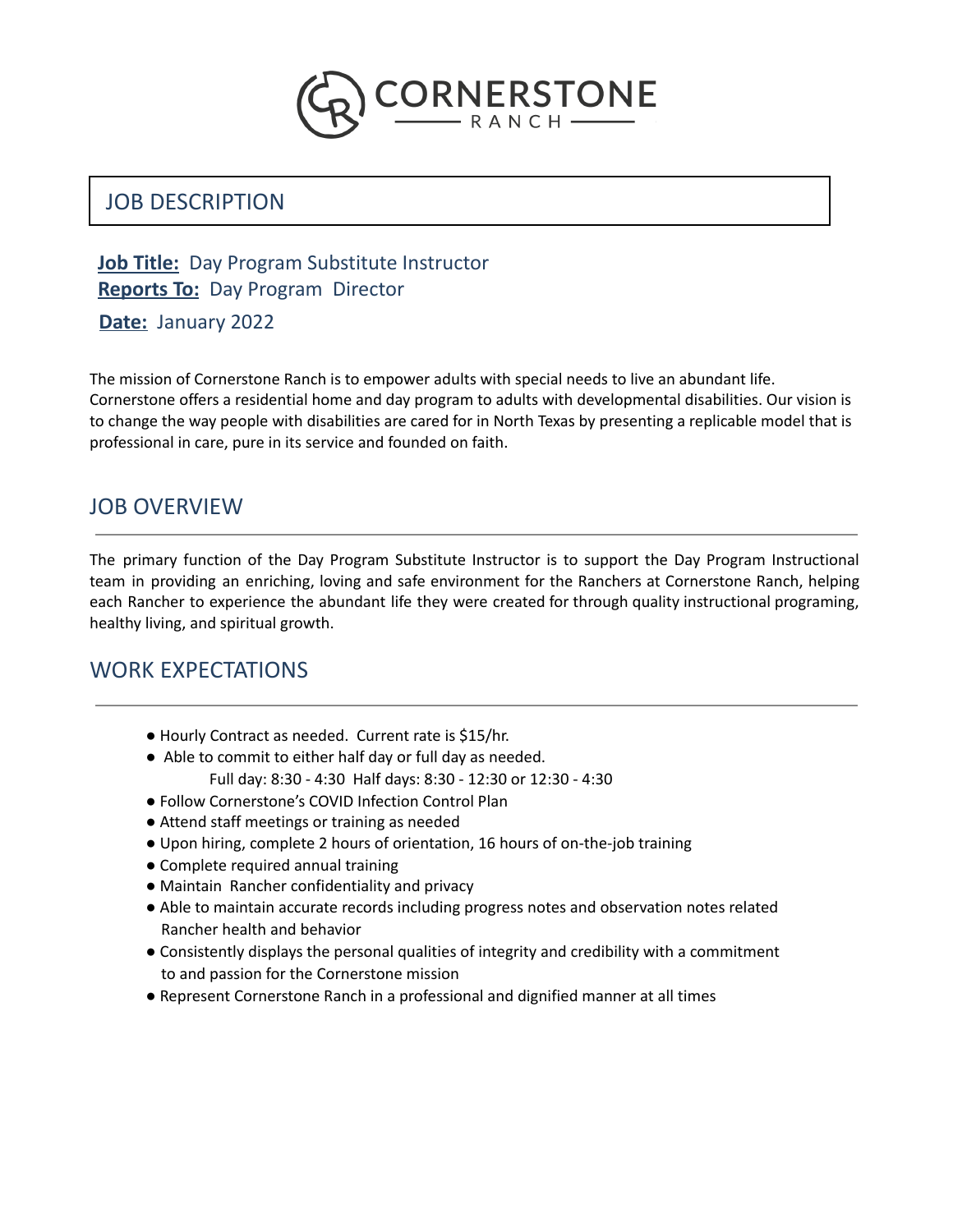## RESPONSIBILITIES

#### Program Involvement

- Assist staff in leading a variety of program activities within a positive and loving environment
- Able to implement Christian faith into everyday activities
- Assist staff in caring for Rancher's personal needs related to hygiene, toileting, eating, and hydration along with physical assistance and emotional support as needed.
- Assist with needs related to eating and provide supervision during lunch
- Assist with behavior management
- Assist Ranchers during program activities, crafts, outings and exercise individually or in small Groups
- Assist staff during fire drills and other emergency evacuation procedures
- Address non-emergency medical needs within scope of training
- Address non-emergency medical needs within scope of training
- Assist with assuring that the building is consistently maintained and clean
- Assist in assuring that all program supplies are well stocked.
- Assist with clerical tasks as needed

### **COMPETENCIES**

To perform the job successfully, an individual should demonstrate the following competencies:

- **Adaptability** Adapts to changes in the work environment in a positive manner. Changes approach or method to best fit the situation. Manages competing demands. Accepts criticism and feedback. Applies feedback to improve performance.
- **Attendance and Punctuality** Begins working on time. Arrives at meetings and appointments on time. Ensures work responsibilities are covered when absent. Keeps absences within guidelines. Schedules time off in advance.
- **Communications** Exhibits good listening and comprehension. Expresses ideas and thoughts in written form. Expresses ideas and thoughts verbally. Keeps others adequately informed. Selects and uses appropriate communication methods.
- **Dependability** Commits to doing the best job possible. Follows instructions, responds to supervisor's direction. Keeps commitments. Meets attendance and punctuality guidelines. Responds to requests for service and assistance in a positive manner. Takes responsibility for own actions. Uses time efficiently and works in an organized manner.
- **Integrity** Upholds organizational mission, values and goals. Inspires the trust of others. Keeps commitments. Treats people with respect. Works ethically and with integrity. Acts in accordance with vision.
- **Safety and Security** Observes safety and security procedures. Recognizes and responds in a proactive manner to potentially unsafe conditions. Uses equipment and materials properly. Determines and applies appropriate action beyond guidelines.